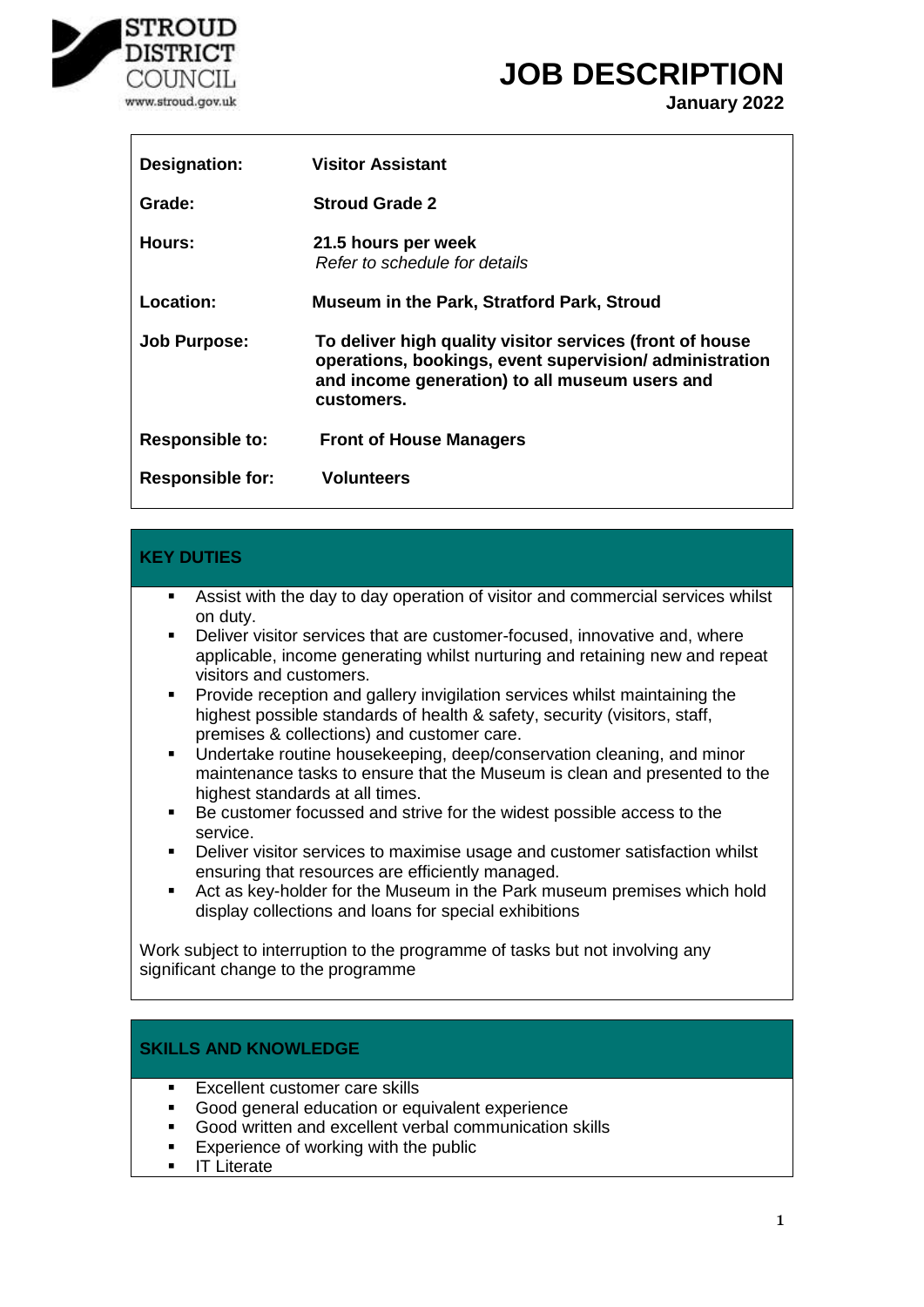

# **JOB DESCRIPTION**

**January 2022**

- An understanding of processes and systems in the Museum.
- Experience of cash handling
- Ability to manage own time and workload

Ability to undertake work concerning more involved tasks confined to one function or area of activity, which requires a good standard of practical knowledge and skills in that area of activity

## **COMPLEXITY AND CREATIVITY**

- Maintain positive working relationships with SDC colleagues, the Cowle Trust, contractors, actual and potential customers and users, voluntary organisations.
- Implement solutions to visitor services issues and ensure that these are communicated to colleagues
- Support and facilitate events
- Assist your manager in ensuring that a positive team ethos is engendered and maintained. Be a positive team member
- Assist the manager in meeting local, regional and national standards and agendas.

Work essentially conducted in accordance with established procedures/practices but needing occasional creative skills to resolve routine problems.

### **JUDGEMENT AND DECISIONS**

 Routine decisions on aspects of work with all other decisions being referred to Front of House Manager or Casual Duty Manager.

Work is carried out within clearly defined rules and procedures involving decisions chosen from a range of established alternatives.

### **CONTACTS**

- Members of the public
- **Members of the Council**
- Members and staff of other local authorities / partner agencies<br>• Suppliers and contractors
- Suppliers and contractors

Contact required in respect of well-established matters providing readily available information or assistance, or occasionally dealing with issues where the outcome may not be straightforward.